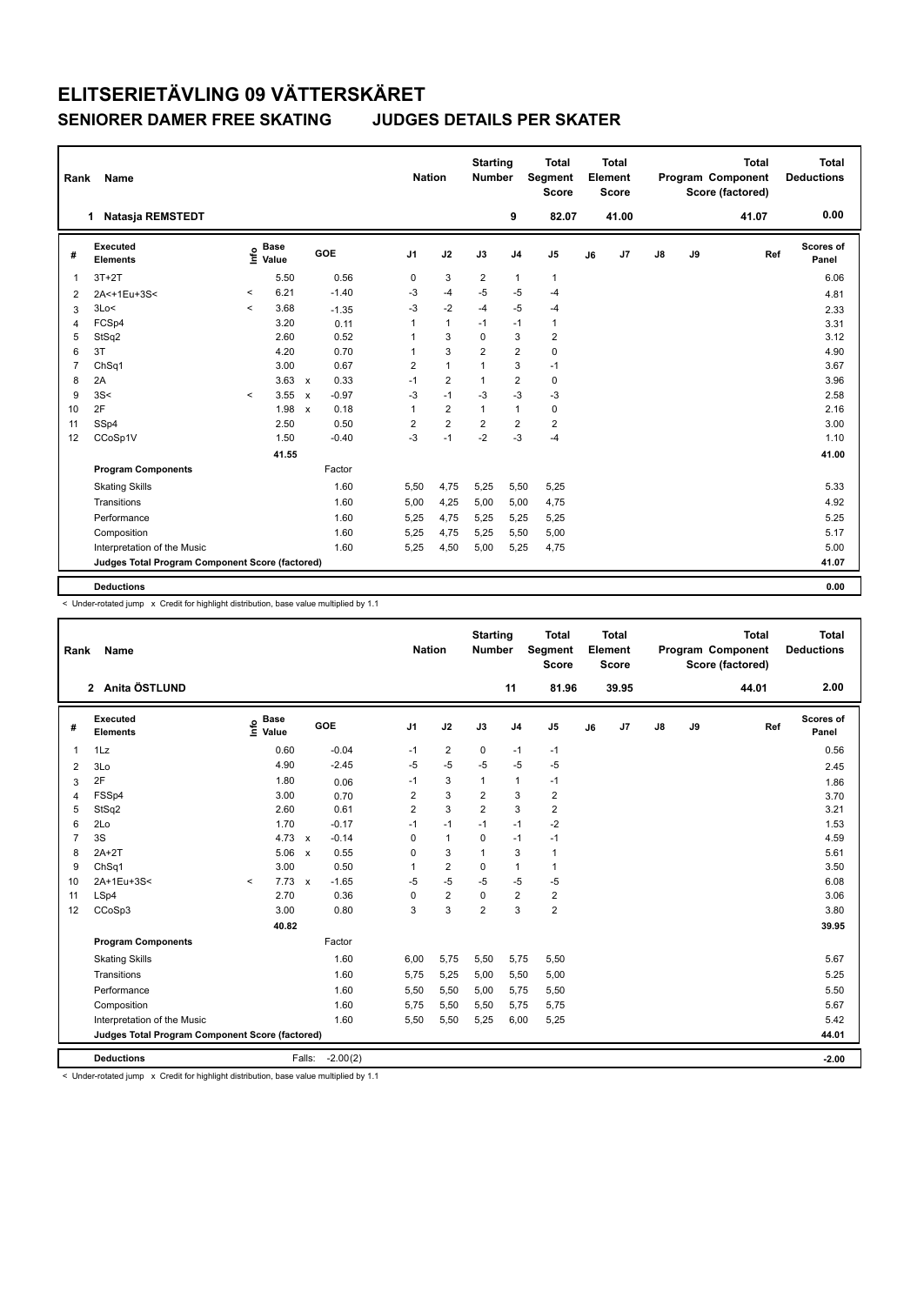| Rank           | <b>Name</b>                                     |                              |               |                      |                | <b>Nation</b>  | <b>Starting</b><br>Number |                | <b>Total</b><br>Segment<br><b>Score</b> |    | <b>Total</b><br>Element<br><b>Score</b> |               |    | <b>Total</b><br>Program Component<br>Score (factored) | <b>Total</b><br><b>Deductions</b> |
|----------------|-------------------------------------------------|------------------------------|---------------|----------------------|----------------|----------------|---------------------------|----------------|-----------------------------------------|----|-----------------------------------------|---------------|----|-------------------------------------------------------|-----------------------------------|
|                | Cecilia FRYDÉN<br>3                             |                              |               |                      |                |                |                           | $\overline{7}$ | 81.29                                   |    | 41.02                                   |               |    | 40.27                                                 | 0.00                              |
| #              | Executed<br><b>Elements</b>                     | <b>Base</b><br>Info<br>Value |               | GOE                  | J <sub>1</sub> | J2             | J3                        | J <sub>4</sub> | J5                                      | J6 | J7                                      | $\mathsf{J}8$ | J9 | Ref                                                   | Scores of<br>Panel                |
| $\overline{1}$ | 2A                                              |                              | 3.30          | 0.33                 | $\mathbf{1}$   | $\overline{2}$ | $\mathbf{1}$              | $\mathbf{1}$   | $\mathbf{1}$                            |    |                                         |               |    |                                                       | 3.63                              |
| $\overline{2}$ | 3S<                                             | $\prec$                      | 3.23          | $-0.97$              | $-2$           | $-3$           | -3                        | $-3$           | $-5$                                    |    |                                         |               |    |                                                       | 2.26                              |
| 3              | 2A                                              |                              | 3.30          | 0.00                 | 0              | $\mathbf{1}$   | $\Omega$                  | $\mathbf 0$    | $-1$                                    |    |                                         |               |    |                                                       | 3.30                              |
| 4              | StSq2                                           |                              | 2.60          | 0.69                 | $\overline{2}$ | 3              | $\overline{2}$            | $\overline{4}$ | 3                                       |    |                                         |               |    |                                                       | 3.29                              |
| 5              | LSp4                                            |                              | 2.70          | 0.54                 | 1              | $\overline{2}$ | $\overline{2}$            | $\overline{2}$ | $\overline{2}$                          |    |                                         |               |    |                                                       | 3.24                              |
| 6              | $2Lz+2T$                                        |                              | 3.40          | 0.28                 | 1              | $\overline{2}$ | 1                         | $\overline{2}$ | $\mathbf{1}$                            |    |                                         |               |    |                                                       | 3.68                              |
| $\overline{7}$ | 2Lo+1Eu+2S                                      |                              | 3.85          | 0.06<br>$\mathbf{x}$ | 0              | $\overline{1}$ | $\Omega$                  | $\mathbf{1}$   | $\pmb{0}$                               |    |                                         |               |    |                                                       | 3.91                              |
| 8              | $2Lz+2T$                                        |                              | 3.74          | 0.00<br>$\mathbf{x}$ | 0              | $\mathbf{1}$   | 0                         | 0              | $\mathbf 0$                             |    |                                         |               |    |                                                       | 3.74                              |
| 9              | ChSq1                                           |                              | 3.00          | 1.33                 | 3              | 3              | $\overline{2}$            | 5              | $\overline{2}$                          |    |                                         |               |    |                                                       | 4.33                              |
| 10             | CCoSp4                                          |                              | 3.50          | 0.70                 | 1              | 3              | $\overline{2}$            | $\overline{2}$ | $\overline{2}$                          |    |                                         |               |    |                                                       | 4.20                              |
| 11             | 2Lo                                             |                              | $1.87 \times$ | 0.17                 | 0              | $\overline{2}$ | $\overline{1}$            | $\mathbf{1}$   | $\mathbf{1}$                            |    |                                         |               |    |                                                       | 2.04                              |
| 12             | FSSp4                                           |                              | 3.00          | 0.40                 | $\overline{2}$ | $\overline{2}$ | $\overline{1}$            | $-1$           | $\mathbf{1}$                            |    |                                         |               |    |                                                       | 3.40                              |
|                |                                                 |                              | 37.49         |                      |                |                |                           |                |                                         |    |                                         |               |    |                                                       | 41.02                             |
|                | <b>Program Components</b>                       |                              |               | Factor               |                |                |                           |                |                                         |    |                                         |               |    |                                                       |                                   |
|                | <b>Skating Skills</b>                           |                              |               | 1.60                 | 5.00           | 4,50           | 5,00                      | 6,00           | 4,75                                    |    |                                         |               |    |                                                       | 4.92                              |
|                | Transitions                                     |                              |               | 1.60                 | 4,75           | 4,00           | 4,75                      | 5,50           | 4,50                                    |    |                                         |               |    |                                                       | 4.67                              |
|                | Performance                                     |                              |               | 1.60                 | 5,50           | 4,50           | 5,25                      | 6,00           | 5,00                                    |    |                                         |               |    |                                                       | 5.25                              |
|                | Composition                                     |                              |               | 1.60                 | 5.25           | 4,50           | 5,25                      | 5.75           | 4,75                                    |    |                                         |               |    |                                                       | 5.08                              |
|                | Interpretation of the Music                     |                              |               | 1.60                 | 5,50           | 4,50           | 5,25                      | 5,50           | 5,00                                    |    |                                         |               |    |                                                       | 5.25                              |
|                | Judges Total Program Component Score (factored) |                              |               |                      |                |                |                           |                |                                         |    |                                         |               |    |                                                       | 40.27                             |
|                | <b>Deductions</b>                               |                              |               |                      |                |                |                           |                |                                         |    |                                         |               |    |                                                       | 0.00                              |

< Under-rotated jump x Credit for highlight distribution, base value multiplied by 1.1

| Rank           | Name                                            |          |                      |              |            | <b>Nation</b>  |                | <b>Starting</b><br><b>Number</b> |                         | <b>Total</b><br>Segment<br><b>Score</b> |    | <b>Total</b><br>Element<br><b>Score</b> |    |    | <b>Total</b><br>Program Component<br>Score (factored) | <b>Total</b><br><b>Deductions</b> |
|----------------|-------------------------------------------------|----------|----------------------|--------------|------------|----------------|----------------|----------------------------------|-------------------------|-----------------------------------------|----|-----------------------------------------|----|----|-------------------------------------------------------|-----------------------------------|
|                | <b>Elin HALLBERG</b><br>4                       |          |                      |              |            |                |                |                                  | 8                       | 68.68                                   |    | 31.21                                   |    |    | 39.47                                                 | 2.00                              |
| #              | Executed<br><b>Elements</b>                     | ١nfo     | <b>Base</b><br>Value |              | GOE        | J <sub>1</sub> | J2             | J3                               | J <sub>4</sub>          | J <sub>5</sub>                          | J6 | J7                                      | J8 | J9 | Ref                                                   | Scores of<br>Panel                |
| 1              | 3Lo<                                            | $\,<$    | 3.68                 |              | $-1.84$    | -5             | $-5$           | $-5$                             | $-5$                    | -5                                      |    |                                         |    |    |                                                       | 1.84                              |
| 2              | 3S<                                             | $\hat{}$ | 3.23                 |              | $-0.86$    | $-1$           | $-3$           | $-2$                             | $-3$                    | $-4$                                    |    |                                         |    |    |                                                       | 2.37                              |
| 3              | 1A                                              |          | 1.10                 |              | 0.18       | 1              | $\overline{2}$ | $\mathbf 0$                      | 2                       | $\overline{2}$                          |    |                                         |    |    |                                                       | 1.28                              |
| 4              | 3Lo<+REP                                        | $\prec$  | 2.58                 |              | $-1.84$    | -5             | $-5$           | $-5$                             | $-5$                    | $-5$                                    |    |                                         |    |    |                                                       | 0.74                              |
| 5              | StSq3                                           |          | 3.30                 |              | 0.66       | $\overline{2}$ | $\overline{2}$ | $\overline{2}$                   | 3                       | $\mathbf{1}$                            |    |                                         |    |    |                                                       | 3.96                              |
| 6              | FSSp3                                           |          | 2.60                 |              | 0.52       | $\overline{2}$ | $\overline{2}$ | $\overline{2}$                   | 3                       | $\mathbf{1}$                            |    |                                         |    |    |                                                       | 3.12                              |
| $\overline{7}$ | 1A                                              |          | $1.21 \times$        |              | 0.15       | $\overline{2}$ | $\overline{1}$ | 0                                | $\overline{1}$          | $\overline{2}$                          |    |                                         |    |    |                                                       | 1.36                              |
| 8              | 2Lz+1Eu+2S                                      |          | 4.29                 | $\mathsf{x}$ | 0.21       | 1              | $\overline{2}$ | $\mathbf 0$                      | $\mathbf{1}$            | $\mathbf{1}$                            |    |                                         |    |    |                                                       | 4.50                              |
| 9              | CCoSp4                                          |          | 3.50                 |              | 0.93       | 3              | 3              | 3                                | $\overline{\mathbf{c}}$ | $\overline{2}$                          |    |                                         |    |    |                                                       | 4.43                              |
| 10             | ChSq1                                           |          | 3.00                 |              | 0.67       | $\overline{1}$ | $\overline{2}$ | 1                                | $\overline{2}$          | $\mathbf 0$                             |    |                                         |    |    |                                                       | 3.67                              |
| 11             | 1F                                              |          | 0.55                 | $\mathsf{x}$ | $-0.03$    | -1             | $-1$           | $\mathbf 0$                      | $\mathbf 0$             | $-1$                                    |    |                                         |    |    |                                                       | 0.52                              |
| 12             | LSp4                                            |          | 2.70                 |              | 0.72       | $\overline{2}$ | $\overline{3}$ | 3                                | $\overline{2}$          | 3                                       |    |                                         |    |    |                                                       | 3.42                              |
|                |                                                 |          | 31.74                |              |            |                |                |                                  |                         |                                         |    |                                         |    |    |                                                       | 31.21                             |
|                | <b>Program Components</b>                       |          |                      |              | Factor     |                |                |                                  |                         |                                         |    |                                         |    |    |                                                       |                                   |
|                | <b>Skating Skills</b>                           |          |                      |              | 1.60       | 5,50           | 4,75           | 5,25                             | 5,25                    | 4,75                                    |    |                                         |    |    |                                                       | 5.08                              |
|                | Transitions                                     |          |                      |              | 1.60       | 5,00           | 4,00           | 5,00                             | 4,75                    | 4,25                                    |    |                                         |    |    |                                                       | 4.67                              |
|                | Performance                                     |          |                      |              | 1.60       | 5,00           | 4,50           | 5,25                             | 5,00                    | 4,50                                    |    |                                         |    |    |                                                       | 4.83                              |
|                | Composition                                     |          |                      |              | 1.60       | 5,50           | 4,25           | 5,50                             | 5,25                    | 4,75                                    |    |                                         |    |    |                                                       | 5.17                              |
|                | Interpretation of the Music                     |          |                      |              | 1.60       | 5,25           | 4,25           | 5,25                             | 5,00                    | 4,50                                    |    |                                         |    |    |                                                       | 4.92                              |
|                | Judges Total Program Component Score (factored) |          |                      |              |            |                |                |                                  |                         |                                         |    |                                         |    |    |                                                       | 39.47                             |
|                | <b>Deductions</b>                               |          |                      | Falls:       | $-2.00(2)$ |                |                |                                  |                         |                                         |    |                                         |    |    |                                                       | $-2.00$                           |

< Under-rotated jump x Credit for highlight distribution, base value multiplied by 1.1 REP Jump repetition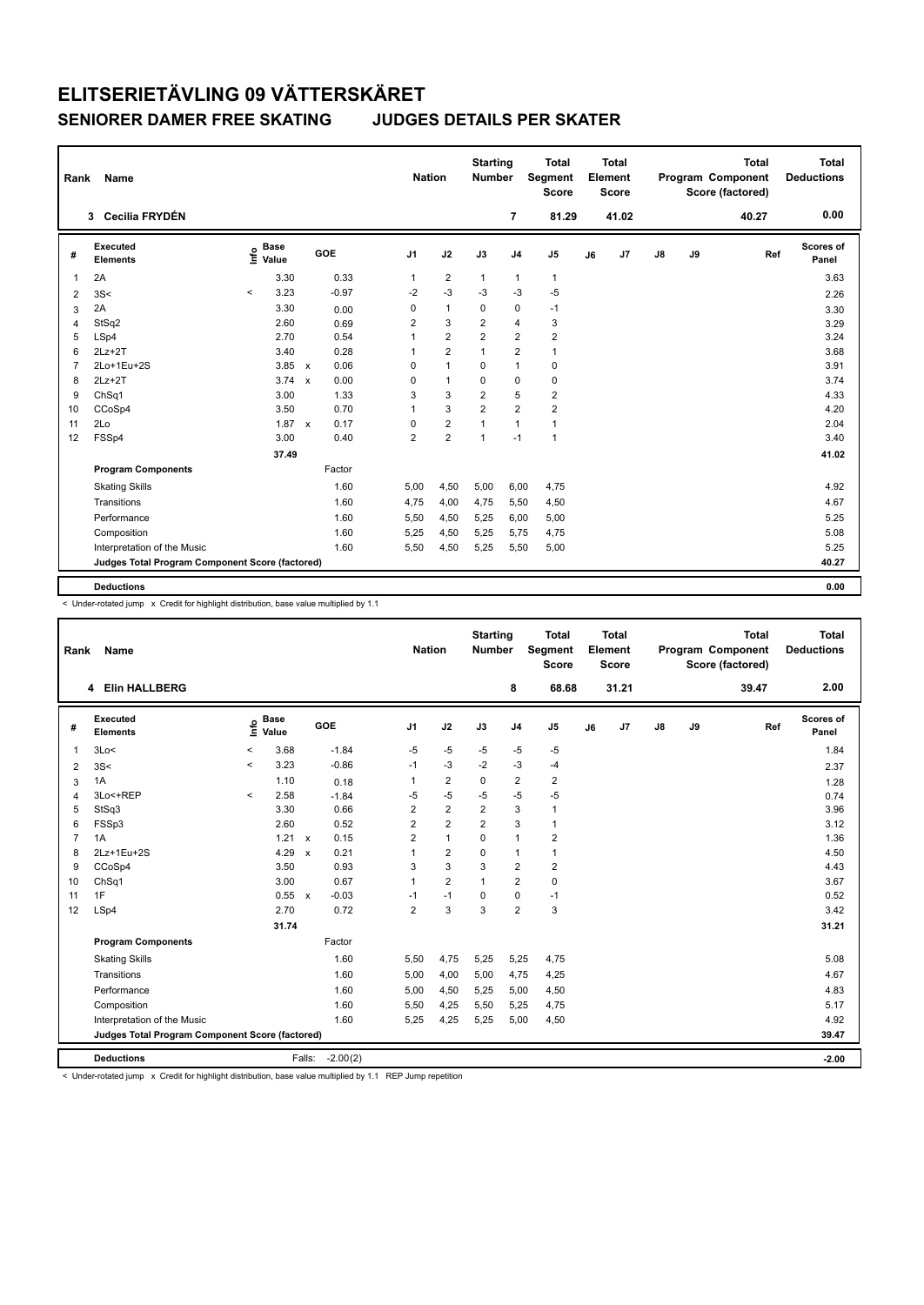| Rank           | <b>Name</b>                                     |                                  |              |         | <b>Nation</b>  |                | <b>Starting</b><br>Number |                | <b>Total</b><br>Segment<br><b>Score</b> |    | <b>Total</b><br>Element<br><b>Score</b> |               |    | <b>Total</b><br>Program Component<br>Score (factored) | <b>Total</b><br><b>Deductions</b> |
|----------------|-------------------------------------------------|----------------------------------|--------------|---------|----------------|----------------|---------------------------|----------------|-----------------------------------------|----|-----------------------------------------|---------------|----|-------------------------------------------------------|-----------------------------------|
|                | 5 Ildi ADOK                                     |                                  |              |         |                |                |                           | 4              | 67.89                                   |    | 34.16                                   |               |    | 33.73                                                 | 0.00                              |
| #              | Executed<br><b>Elements</b>                     | <b>Base</b><br>e Base<br>E Value | GOE          |         | J <sub>1</sub> | J2             | J3                        | J <sub>4</sub> | J5                                      | J6 | J7                                      | $\mathsf{J}8$ | J9 | Ref                                                   | Scores of<br>Panel                |
| $\overline{1}$ | 2S                                              | 1.30                             |              | 0.22    | $\mathbf{1}$   | 3              | $\overline{2}$            | $\overline{2}$ | $\mathbf{1}$                            |    |                                         |               |    |                                                       | 1.52                              |
| 2              | 2A                                              | 3.30                             |              | $-1.10$ | $-3$           | $-3$           | $-3$                      | $-4$           | $-4$                                    |    |                                         |               |    |                                                       | 2.20                              |
| 3              | 2A                                              | 3.30                             |              | $-0.22$ | $-1$           | $-1$           | 0                         | $\mathbf 0$    | $-1$                                    |    |                                         |               |    |                                                       | 3.08                              |
| $\overline{4}$ | FCCoSp4                                         | 3.50                             |              | 0.70    | $\overline{2}$ | 3              | $\overline{2}$            | $\overline{2}$ | $\overline{2}$                          |    |                                         |               |    |                                                       | 4.20                              |
| 5              | ChSq1                                           | 3.00                             |              | 0.17    | 2              | $-1$           | $\mathbf 0$               | $\mathbf 0$    | $\mathbf{1}$                            |    |                                         |               |    |                                                       | 3.17                              |
| 6              | $2F+2T$                                         | 3.10                             |              | 0.12    | $\Omega$       | $\mathbf{1}$   | $\overline{2}$            | $\mathbf{1}$   | $\pmb{0}$                               |    |                                         |               |    |                                                       | 3.22                              |
| $\overline{7}$ | $2Lz+2T$                                        | 3.74                             | $\mathsf{x}$ | $-0.28$ | $-1$           | $-1$           | $\Omega$                  | $-2$           | $-2$                                    |    |                                         |               |    |                                                       | 3.46                              |
| 8              | LSp3                                            | 2.40                             |              | $-0.32$ | $-1$           | $\mathbf 0$    | $-1$                      | $-2$           | $-2$                                    |    |                                         |               |    |                                                       | 2.08                              |
| 9              | StSq2                                           | 2.60                             |              | 0.43    | 1              | $\overline{2}$ | $\mathbf{1}$              | $\overline{2}$ | $\overline{2}$                          |    |                                         |               |    |                                                       | 3.03                              |
| 10             | $2F+2Lo$                                        | 3.85                             | $\mathsf{x}$ | $-0.12$ | $-1$           | $\mathbf 0$    | $\mathbf 0$               | $-1$           | $-1$                                    |    |                                         |               |    |                                                       | 3.73                              |
| 11             | 2S                                              | 1.43                             | $\mathbf{x}$ | 0.04    | 0              | $\mathbf{1}$   | $\Omega$                  | $\mathbf{1}$   | $\mathbf 0$                             |    |                                         |               |    |                                                       | 1.47                              |
| 12             | CCoSp3                                          | 3.00                             |              | 0.00    | 0              | $\mathbf 0$    | $\Omega$                  | $\mathbf{1}$   | $\mathbf 0$                             |    |                                         |               |    |                                                       | 3.00                              |
|                |                                                 | 34.52                            |              |         |                |                |                           |                |                                         |    |                                         |               |    |                                                       | 34.16                             |
|                | <b>Program Components</b>                       |                                  |              | Factor  |                |                |                           |                |                                         |    |                                         |               |    |                                                       |                                   |
|                | <b>Skating Skills</b>                           |                                  |              | 1.60    | 4,50           | 4,25           | 4,25                      | 4,50           | 4,25                                    |    |                                         |               |    |                                                       | 4.33                              |
|                | Transitions                                     |                                  |              | 1.60    | 4,25           | 3,75           | 4,00                      | 4,25           | 3,75                                    |    |                                         |               |    |                                                       | 4.00                              |
|                | Performance                                     |                                  |              | 1.60    | 4,75           | 4,25           | 4,25                      | 4,25           | 4,25                                    |    |                                         |               |    |                                                       | 4.25                              |
|                | Composition                                     |                                  |              | 1.60    | 4,75           | 4,25           | 4,50                      | 4,00           | 4,25                                    |    |                                         |               |    |                                                       | 4.33                              |
|                | Interpretation of the Music                     |                                  |              | 1.60    | 4,50           | 4,00           | 4,50                      | 4,00           | 4,00                                    |    |                                         |               |    |                                                       | 4.17                              |
|                | Judges Total Program Component Score (factored) |                                  |              |         |                |                |                           |                |                                         |    |                                         |               |    |                                                       | 33.73                             |
|                | <b>Deductions</b>                               |                                  |              |         |                |                |                           |                |                                         |    |                                         |               |    |                                                       | 0.00                              |

x Credit for highlight distribution, base value multiplied by 1.1

| Rank           | Name                                            |                                  |              |            |                | <b>Nation</b>           | <b>Starting</b><br><b>Number</b> |                | <b>Total</b><br><b>Segment</b><br><b>Score</b> |    | <b>Total</b><br>Element<br><b>Score</b> |               |    | <b>Total</b><br>Program Component<br>Score (factored) | <b>Total</b><br><b>Deductions</b> |
|----------------|-------------------------------------------------|----------------------------------|--------------|------------|----------------|-------------------------|----------------------------------|----------------|------------------------------------------------|----|-----------------------------------------|---------------|----|-------------------------------------------------------|-----------------------------------|
|                | <b>Isabelle PAULSSON</b><br>6                   |                                  |              |            |                |                         |                                  | 10             | 67.68                                          |    | 32.01                                   |               |    | 36.67                                                 | 1.00                              |
| #              | Executed<br><b>Elements</b>                     | <b>Base</b><br>e Base<br>⊆ Value | GOE          |            | J <sub>1</sub> | J2                      | J3                               | J <sub>4</sub> | J <sub>5</sub>                                 | J6 | J <sub>7</sub>                          | $\mathsf{J}8$ | J9 | Ref                                                   | Scores of<br>Panel                |
| $\mathbf{1}$   | 2S                                              | 1.30                             |              | 0.26       | 2              | 3                       | $\mathbf 0$                      | 3              | $\mathbf{1}$                                   |    |                                         |               |    |                                                       | 1.56                              |
| $\overline{2}$ | 2T                                              | 1.30                             |              | 0.04       | $-1$           | $\overline{2}$          | 0                                | $\mathbf{1}$   | $\pmb{0}$                                      |    |                                         |               |    |                                                       | 1.34                              |
| 3              | 3T                                              | 4.20                             |              | $-2.10$    | $-5$           | $-5$                    | $-5$                             | $-5$           | $-5$                                           |    |                                         |               |    |                                                       | 2.10                              |
| $\overline{4}$ | StSq3                                           | 3.30                             |              | 0.44       | 1              | $\overline{\mathbf{c}}$ | $\mathbf{1}$                     | $\overline{2}$ | $\pmb{0}$                                      |    |                                         |               |    |                                                       | 3.74                              |
| 5              | $2F+1Lo$                                        | 2.30                             |              | 0.00       | 0              | $\overline{2}$          | $\Omega$                         | $\Omega$       | 0                                              |    |                                         |               |    |                                                       | 2.30                              |
| 6              | LSp4                                            | 2.70                             |              | 0.36       | 2              | 3                       | $\overline{1}$                   | $\mathbf{1}$   | $\mathbf{1}$                                   |    |                                         |               |    |                                                       | 3.06                              |
| $\overline{7}$ | ChSq1                                           | 3.00                             |              | 0.00       | 0              | $\mathbf 0$             | $\Omega$                         | $\overline{1}$ | $-1$                                           |    |                                         |               |    |                                                       | 3.00                              |
| 8              | 1A                                              | 1.21                             | $\mathsf{x}$ | $-0.18$    | $-2$           | $-2$                    | $-1$                             | $-1$           | $-3$                                           |    |                                         |               |    |                                                       | 1.03                              |
| 9              | 2A                                              | 3.63                             | $\mathsf{x}$ | $-1.43$    | $-5$           | $-3$                    | $-4$                             | $-5$           | $-4$                                           |    |                                         |               |    |                                                       | 2.20                              |
| 10             | 2Lo+1Eu+2S                                      | 3.85                             | $\mathsf{x}$ | 0.11       | 1              | $\overline{2}$          | $\Omega$                         | $\overline{1}$ | $\mathbf 0$                                    |    |                                         |               |    |                                                       | 3.96                              |
| 11             | CCoSp4                                          | 3.50                             |              | 0.82       | 3              | 3                       | $\overline{2}$                   | $\overline{2}$ | $\overline{2}$                                 |    |                                         |               |    |                                                       | 4.32                              |
| 12             | FSSp4                                           | 3.00                             |              | 0.40       | $\overline{2}$ | $\overline{2}$          | 1                                | $\overline{1}$ | $\overline{1}$                                 |    |                                         |               |    |                                                       | 3.40                              |
|                |                                                 | 33.29                            |              |            |                |                         |                                  |                |                                                |    |                                         |               |    |                                                       | 32.01                             |
|                | <b>Program Components</b>                       |                                  |              | Factor     |                |                         |                                  |                |                                                |    |                                         |               |    |                                                       |                                   |
|                | <b>Skating Skills</b>                           |                                  |              | 1.60       | 4,75           | 4,50                    | 4,75                             | 5,00           | 4,50                                           |    |                                         |               |    |                                                       | 4.67                              |
|                | Transitions                                     |                                  |              | 1.60       | 4,75           | 4,00                    | 4,50                             | 4,50           | 4,25                                           |    |                                         |               |    |                                                       | 4.42                              |
|                | Performance                                     |                                  |              | 1.60       | 4,50           | 4,50                    | 4,75                             | 4,75           | 4,50                                           |    |                                         |               |    |                                                       | 4.58                              |
|                | Composition                                     |                                  |              | 1.60       | 5,00           | 4,25                    | 5,00                             | 5,00           | 4,50                                           |    |                                         |               |    |                                                       | 4.83                              |
|                | Interpretation of the Music                     |                                  |              | 1.60       | 4,50           | 4,00                    | 4,50                             | 4,75           | 4,25                                           |    |                                         |               |    |                                                       | 4.42                              |
|                | Judges Total Program Component Score (factored) |                                  |              |            |                |                         |                                  |                |                                                |    |                                         |               |    |                                                       | 36.67                             |
|                | <b>Deductions</b>                               |                                  | Falls:       | $-1.00(1)$ |                |                         |                                  |                |                                                |    |                                         |               |    |                                                       | $-1.00$                           |

x Credit for highlight distribution, base value multiplied by 1.1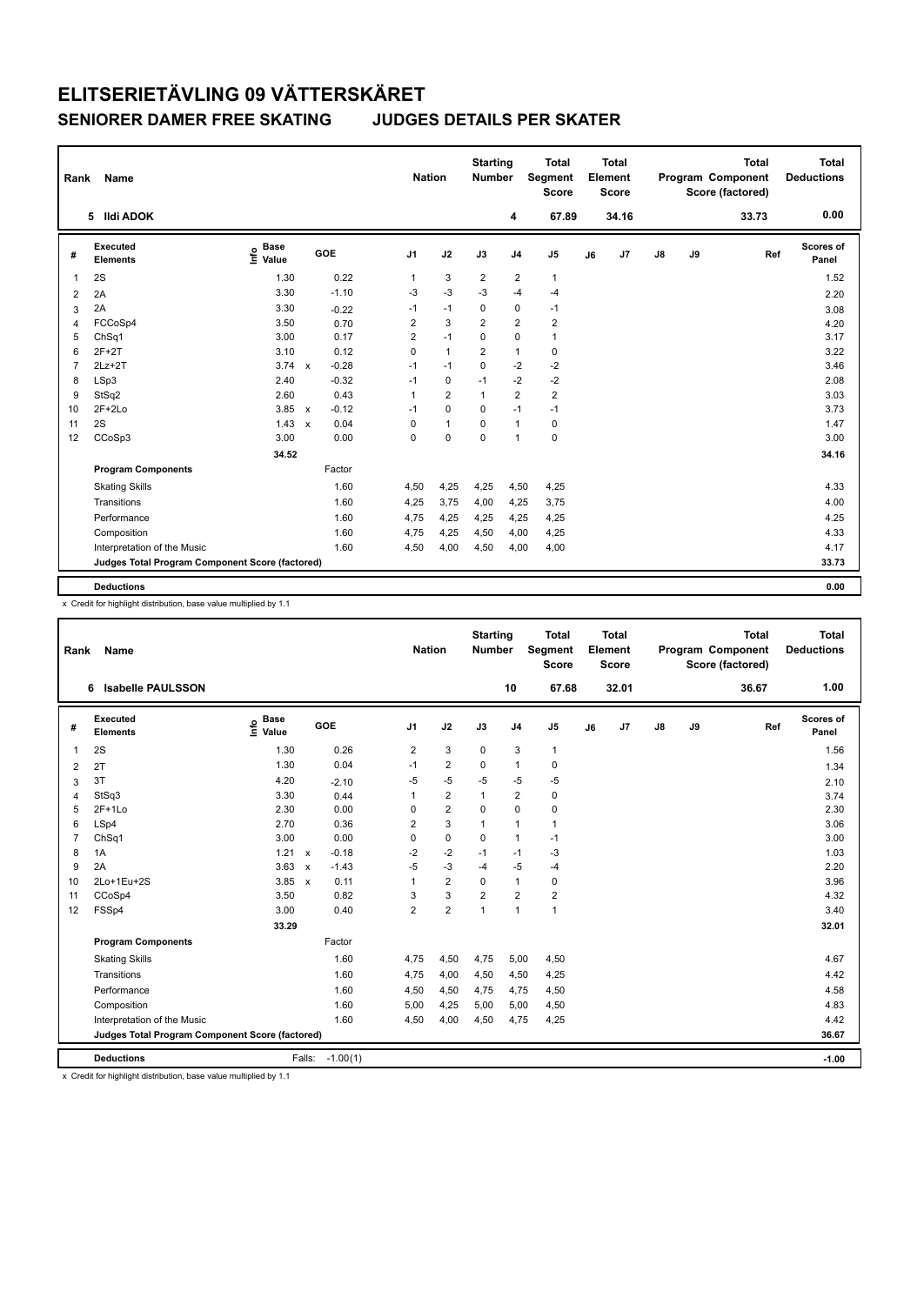| Rank           | Name                                            |                              |                                   | <b>Nation</b>  |                | <b>Starting</b><br>Number |                | <b>Total</b><br>Segment<br><b>Score</b> |    | <b>Total</b><br>Element<br><b>Score</b> |               |    | <b>Total</b><br>Program Component<br>Score (factored) | <b>Total</b><br><b>Deductions</b> |
|----------------|-------------------------------------------------|------------------------------|-----------------------------------|----------------|----------------|---------------------------|----------------|-----------------------------------------|----|-----------------------------------------|---------------|----|-------------------------------------------------------|-----------------------------------|
|                | Nathalie SÖDERLIND<br>7                         |                              |                                   |                |                |                           | 1              | 65.62                                   |    | 36.42                                   |               |    | 31.20                                                 | 2.00                              |
| #              | Executed<br><b>Elements</b>                     | <b>Base</b><br>١nf٥<br>Value | GOE                               | J <sub>1</sub> | J2             | J3                        | J <sub>4</sub> | J <sub>5</sub>                          | J6 | J <sub>7</sub>                          | $\mathsf{J}8$ | J9 | Ref                                                   | Scores of<br>Panel                |
| 1              | 2A                                              | 3.30                         | $-1.65$                           | $-5$           | $-5$           | $-5$                      | $-5$           | $-5$                                    |    |                                         |               |    |                                                       | 1.65                              |
| 2              | 3S                                              | 4.30                         | $-0.86$                           | -3             | $-1$           | $-2$                      | $-1$           | $-4$                                    |    |                                         |               |    |                                                       | 3.44                              |
| 3              | $2F+2Lo$                                        | 3.50                         | $-0.30$                           | $-2$           | $-1$           | $-1$                      | $-2$           | $-2$                                    |    |                                         |               |    |                                                       | 3.20                              |
| 4              | CCoSp4                                          | 3.50                         | 0.12                              | $-1$           | $\mathbf{1}$   | $\mathbf{1}$              | $-1$           | $\mathbf{1}$                            |    |                                         |               |    |                                                       | 3.62                              |
| 5              | 2S+2Lo+2T                                       | 4.30                         | $-0.06$                           | $-1$           | 0              | 0                         | $\mathbf 0$    | $-2$                                    |    |                                         |               |    |                                                       | 4.24                              |
| 6              | LSp3                                            | 2.40                         | 0.16                              | $\overline{2}$ | $\overline{1}$ | $\mathbf{1}$              | 0              | $-1$                                    |    |                                         |               |    |                                                       | 2.56                              |
| $\overline{7}$ | ChSq1                                           | 3.00                         | $-0.50$                           | $-1$           | $-1$           | $-1$                      | $\mathbf 0$    | $-1$                                    |    |                                         |               |    |                                                       | 2.50                              |
| 8              | 2A                                              | 3.63                         | $-1.65$<br>$\mathsf{x}$           | $-5$           | $-5$           | $-5$                      | $-5$           | $-5$                                    |    |                                         |               |    |                                                       | 1.98                              |
| 9              | StSq3                                           | 3.30                         | 0.11                              | 1              | $\mathbf{1}$   | $\Omega$                  | $\mathbf 0$    | 0                                       |    |                                         |               |    |                                                       | 3.41                              |
| 10             | $2Lz+2T$                                        | 3.74                         | 0.07<br>$\mathbf{x}$              | 0              | $\overline{1}$ | $\Omega$                  | $\mathbf{1}$   | 0                                       |    |                                         |               |    |                                                       | 3.81                              |
| 11             | 2F                                              | 1.98                         | 0.06<br>$\boldsymbol{\mathsf{x}}$ | 0              | $\overline{1}$ | $\overline{1}$            | $\mathbf 0$    | 0                                       |    |                                         |               |    |                                                       | 2.04                              |
| 12             | FCCoSp4                                         | 3.50                         | 0.47                              | $-1$           | $\overline{1}$ | $\overline{2}$            | $\overline{2}$ | $\mathbf{1}$                            |    |                                         |               |    |                                                       | 3.97                              |
|                |                                                 | 40.45                        |                                   |                |                |                           |                |                                         |    |                                         |               |    |                                                       | 36.42                             |
|                | <b>Program Components</b>                       |                              | Factor                            |                |                |                           |                |                                         |    |                                         |               |    |                                                       |                                   |
|                | <b>Skating Skills</b>                           |                              | 1.60                              | 4,00           | 3,75           | 3,75                      | 4,00           | 4,25                                    |    |                                         |               |    |                                                       | 3.92                              |
|                | Transitions                                     |                              | 1.60                              | 3.75           | 3,50           | 3,50                      | 3,75           | 3.75                                    |    |                                         |               |    |                                                       | 3.67                              |
|                | Performance                                     |                              | 1.60                              | 4,25           | 3,75           | 4,25                      | 4,00           | 4,00                                    |    |                                         |               |    |                                                       | 4.08                              |
|                | Composition                                     |                              | 1.60                              | 4,25           | 3,75           | 4,00                      | 4,00           | 4,00                                    |    |                                         |               |    |                                                       | 4.00                              |
|                | Interpretation of the Music                     |                              | 1.60                              | 4,00           | 3,75           | 4,25                      | 3,75           | 3,75                                    |    |                                         |               |    |                                                       | 3.83                              |
|                | Judges Total Program Component Score (factored) |                              |                                   |                |                |                           |                |                                         |    |                                         |               |    |                                                       | 31.20                             |
|                |                                                 |                              |                                   |                |                |                           |                |                                         |    |                                         |               |    |                                                       |                                   |
|                | <b>Deductions</b>                               | Falls:                       | $-2.00(2)$                        |                |                |                           |                |                                         |    |                                         |               |    |                                                       | $-2.00$                           |

x Credit for highlight distribution, base value multiplied by 1.1

| Rank           | Name                                            |         |                                    |              |            | <b>Nation</b>  |                | <b>Starting</b><br><b>Number</b> |                | <b>Total</b><br><b>Segment</b><br>Score |    | <b>Total</b><br>Element<br><b>Score</b> |    |    | <b>Total</b><br>Program Component<br>Score (factored) | <b>Total</b><br><b>Deductions</b> |
|----------------|-------------------------------------------------|---------|------------------------------------|--------------|------------|----------------|----------------|----------------------------------|----------------|-----------------------------------------|----|-----------------------------------------|----|----|-------------------------------------------------------|-----------------------------------|
|                | <b>Elina HAGBERG</b><br>8                       |         |                                    |              |            |                |                |                                  | 5              | 64.33                                   |    | 31.87                                   |    |    | 33.46                                                 | 1.00                              |
| #              | Executed<br><b>Elements</b>                     |         | <b>Base</b><br>$\frac{6}{5}$ Value |              | GOE        | J <sub>1</sub> | J2             | J3                               | J <sub>4</sub> | J <sub>5</sub>                          | J6 | J <sub>7</sub>                          | J8 | J9 | Ref                                                   | <b>Scores of</b><br>Panel         |
| 1              | 1A                                              |         | 1.10                               |              | 0.15       | 1              | $\overline{2}$ | 0                                | 3              | $\mathbf{1}$                            |    |                                         |    |    |                                                       | 1.25                              |
| $\overline{2}$ | 3S<                                             | $\prec$ | 3.23                               |              | $-1.62$    | -5             | $-5$           | $-5$                             | $-5$           | $-5$                                    |    |                                         |    |    |                                                       | 1.61                              |
| 3              | FSSp3                                           |         | 2.60                               |              | 0.61       | 3              | 3              | $\overline{2}$                   | $\overline{2}$ | $\overline{2}$                          |    |                                         |    |    |                                                       | 3.21                              |
| 4              | 2F+2T+2Lo                                       |         | 4.80                               |              | 0.12       | 1              | $\overline{2}$ | $\Omega$                         | $\overline{1}$ | $\pmb{0}$                               |    |                                         |    |    |                                                       | 4.92                              |
| 5              | 2A                                              |         | 3.30                               |              | 0.33       | 0              | $\overline{2}$ | $\mathbf{1}$                     | $\mathbf{1}$   | $\mathbf{1}$                            |    |                                         |    |    |                                                       | 3.63                              |
| 6              | StSq2                                           |         | 2.60                               |              | 0.26       | 1              | $\mathbf{1}$   | $\mathbf{1}$                     | $\overline{2}$ | $\mathbf{1}$                            |    |                                         |    |    |                                                       | 2.86                              |
| $\overline{7}$ | $2Lz+2T$                                        |         | $3.74 \times$                      |              | 0.07       | 0              | 3              | $\Omega$                         | $\mathbf 0$    | $\mathbf{1}$                            |    |                                         |    |    |                                                       | 3.81                              |
| 8              | FCCoSp4                                         |         | 3.50                               |              | 0.23       | 0              | $\overline{2}$ | $\mathbf 0$                      | $\mathbf{1}$   | $\mathbf{1}$                            |    |                                         |    |    |                                                       | 3.73                              |
| 9              | 2F                                              |         | 1.98                               | $\mathsf{x}$ | $-0.24$    | $-1$           | $\mathbf{1}$   | $-1$                             | $-2$           | $-2$                                    |    |                                         |    |    |                                                       | 1.74                              |
| 10             | ChSq1                                           |         | 3.00                               |              | 0.00       | 1              | $-1$           | 0                                | $\overline{2}$ | $-1$                                    |    |                                         |    |    |                                                       | 3.00                              |
| 11             | 2Lz<<                                           | <<      | 0.66                               | $\mathsf{x}$ | $-0.30$    | -4             | $-5$           | $-5$                             | $-5$           | $-5$                                    |    |                                         |    |    |                                                       | 0.36                              |
| 12             | CCoSp2V                                         |         | 1.88                               |              | $-0.13$    | $-2$           | $\overline{1}$ | $\Omega$                         | $-2$           | $\mathbf 0$                             |    |                                         |    |    |                                                       | 1.75                              |
|                |                                                 |         | 32.39                              |              |            |                |                |                                  |                |                                         |    |                                         |    |    |                                                       | 31.87                             |
|                | <b>Program Components</b>                       |         |                                    |              | Factor     |                |                |                                  |                |                                         |    |                                         |    |    |                                                       |                                   |
|                | <b>Skating Skills</b>                           |         |                                    |              | 1.60       | 4,75           | 4,00           | 4,50                             | 4,50           | 4,00                                    |    |                                         |    |    |                                                       | 4.33                              |
|                | Transitions                                     |         |                                    |              | 1.60       | 4,25           | 3,75           | 4,00                             | 4,25           | 3,50                                    |    |                                         |    |    |                                                       | 4.00                              |
|                | Performance                                     |         |                                    |              | 1.60       | 4,25           | 4,00           | 4,50                             | 4,50           | 3,75                                    |    |                                         |    |    |                                                       | 4.25                              |
|                | Composition                                     |         |                                    |              | 1.60       | 4,50           | 4,00           | 4,50                             | 4,50           | 4,00                                    |    |                                         |    |    |                                                       | 4.33                              |
|                | Interpretation of the Music                     |         |                                    |              | 1.60       | 4,00           | 3,75           | 4,25                             | 4,25           | 3,75                                    |    |                                         |    |    |                                                       | 4.00                              |
|                | Judges Total Program Component Score (factored) |         |                                    |              |            |                |                |                                  |                |                                         |    |                                         |    |    |                                                       | 33.46                             |
|                | <b>Deductions</b>                               |         |                                    | Falls:       | $-1.00(1)$ |                |                |                                  |                |                                         |    |                                         |    |    |                                                       | $-1.00$                           |

< Under-rotated jump << Downgraded jump x Credit for highlight distribution, base value multiplied by 1.1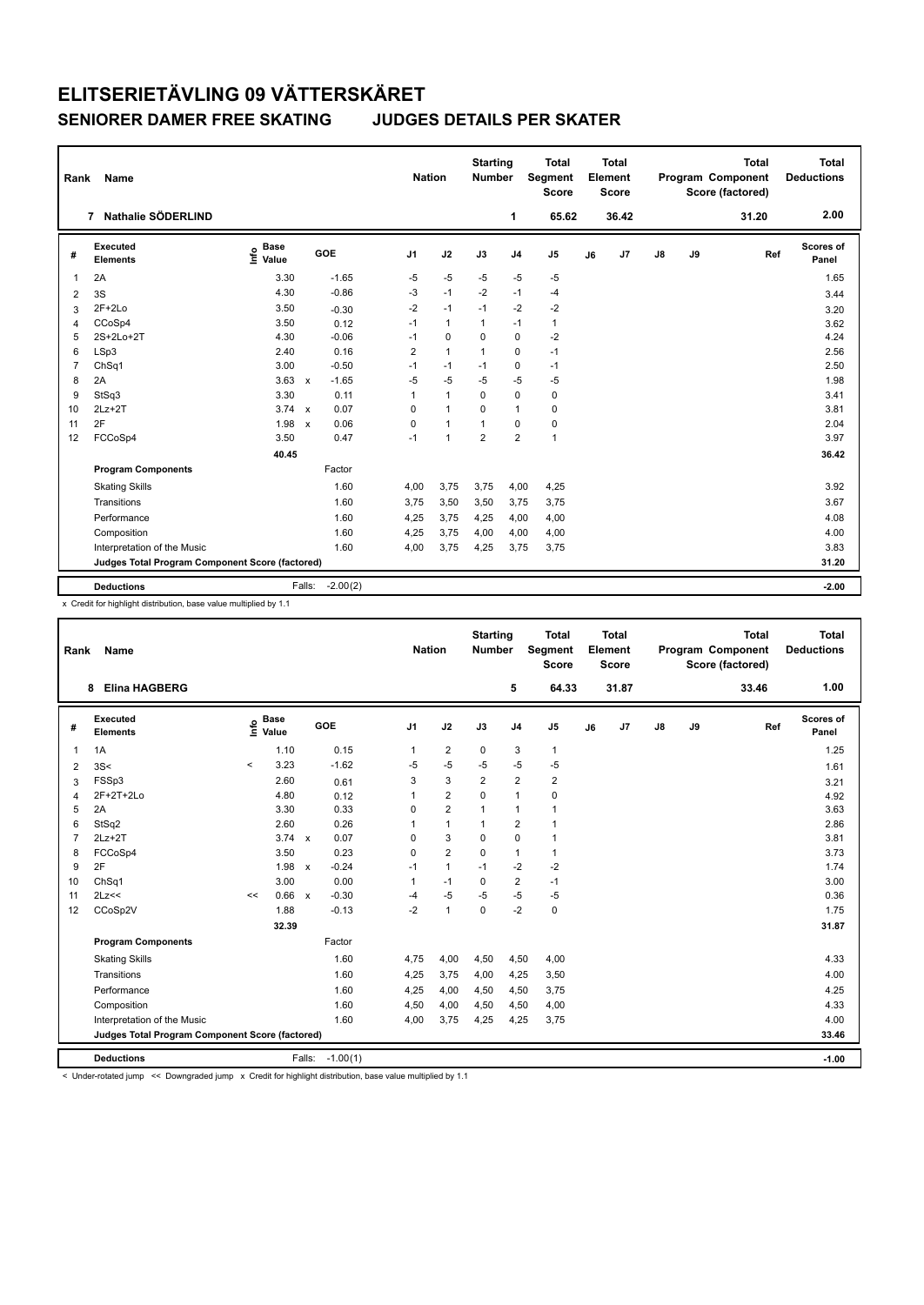| 1.00<br>3<br><b>Danielle KRISTENSSON</b><br>62.66<br>32.73<br>30.93<br>9<br>Scores of<br>Executed<br><b>Base</b><br>١nf٥<br>GOE<br>J <sub>1</sub><br>J2<br>J3<br>J <sub>4</sub><br>J <sub>5</sub><br>J7<br>$\mathsf{J}8$<br>J9<br>Ref<br>#<br>J6<br><b>Elements</b><br>Value<br>Panel<br>2.10<br>$-0.77$<br>$-2$<br>1.33<br>2Lz<br>-3<br>$\mathbf{1}$<br>$-4$<br>$-4$<br>$-4$<br>$-5$<br>$-5$<br>3.30<br>$-1.65$<br>$-5$<br>$-5$<br>$-5$<br>2A<br>1.65<br>2<br>FSSp4<br>3.00<br>3<br>3<br>$\mathbf{1}$<br>$\mathbf{1}$<br>1<br>0.50<br>3.50<br>3<br>$\overline{2}$<br>2.60<br>$\mathbf 0$<br>$\mathbf{1}$<br>StSq2<br>0<br>$-1$<br>0.09<br>2.69<br>4<br>$-5$<br>2S<<<br>$-5$<br>$-5$<br>$-5$<br>$-5$<br>0.20<br>5<br>$-0.20$<br>0.40<br><<<br>$\overline{1}$<br>$\mathbf{1}$<br>$2S+2Lo$<br>3.00<br>0.06<br>0<br>$\Omega$<br>0<br>3.06<br>6<br>$\overline{2}$<br>$\overline{2}$<br>$\overline{2}$<br>3.50<br>0.58<br>$\mathbf{1}$<br>4.08<br>$\overline{7}$<br>FCCoSp4<br>0<br>$\overline{2}$<br>$2F+2T$<br>0.06<br>$\mathbf 0$<br>$\mathbf 0$<br>3.47<br>8<br>$3.41 \times$<br>0<br>$\mathbf{1}$<br>$\overline{2}$<br>2.31<br>$-0.21$<br>$-2$<br>9<br>2Lz<br>$-1$<br>$-1$<br>$-1$<br>2.10<br>$\boldsymbol{\mathsf{x}}$<br>$2F+2T$<br>$-0.06$<br>$\mathbf{1}$<br>$\mathbf 0$<br>$-1$<br>$\mathbf 0$<br>3.35<br>3.41<br>$-1$<br>10<br>$\boldsymbol{\mathsf{x}}$<br>$\overline{2}$<br>$\mathbf{1}$<br>$\overline{2}$<br>3.50<br>0.47<br>3.97<br>CCoSp4<br>1<br>$\mathbf{1}$<br>11<br>$\Omega$<br>$\Omega$<br>$\mathbf{1}$<br>$\overline{1}$<br>3.33<br>ChSq1<br>3.00<br>0.33<br>12<br>1<br>32.73<br>33.53<br><b>Program Components</b><br>Factor<br>1.60<br>4,00<br>4,00<br>4,50<br>4,25<br>4.08<br><b>Skating Skills</b><br>4.00<br>Transitions<br>1.60<br>3,75<br>3,50<br>3.75<br>3,75<br>4,00<br>3,75<br>3.92<br>Performance<br>1.60<br>3,75<br>4,00<br>3,75<br>4,00<br>4,00<br>Composition<br>1.60<br>3,75<br>3.83<br>3,50<br>4,00<br>3,75<br>4,00<br>1.60<br>3,75<br>3.75<br>Interpretation of the Music<br>3,75<br>3,75<br>3,75<br>4,25 | Rank | Name |  |  | <b>Nation</b> | <b>Starting</b><br>Number | <b>Total</b><br>Segment<br><b>Score</b> | <b>Total</b><br>Element<br><b>Score</b> |  | <b>Total</b><br>Program Component<br>Score (factored) | <b>Total</b><br><b>Deductions</b> |
|---------------------------------------------------------------------------------------------------------------------------------------------------------------------------------------------------------------------------------------------------------------------------------------------------------------------------------------------------------------------------------------------------------------------------------------------------------------------------------------------------------------------------------------------------------------------------------------------------------------------------------------------------------------------------------------------------------------------------------------------------------------------------------------------------------------------------------------------------------------------------------------------------------------------------------------------------------------------------------------------------------------------------------------------------------------------------------------------------------------------------------------------------------------------------------------------------------------------------------------------------------------------------------------------------------------------------------------------------------------------------------------------------------------------------------------------------------------------------------------------------------------------------------------------------------------------------------------------------------------------------------------------------------------------------------------------------------------------------------------------------------------------------------------------------------------------------------------------------------------------------------------------------------------------------------------------------------------------------------------------------------------------------------------------|------|------|--|--|---------------|---------------------------|-----------------------------------------|-----------------------------------------|--|-------------------------------------------------------|-----------------------------------|
|                                                                                                                                                                                                                                                                                                                                                                                                                                                                                                                                                                                                                                                                                                                                                                                                                                                                                                                                                                                                                                                                                                                                                                                                                                                                                                                                                                                                                                                                                                                                                                                                                                                                                                                                                                                                                                                                                                                                                                                                                                             |      |      |  |  |               |                           |                                         |                                         |  |                                                       |                                   |
|                                                                                                                                                                                                                                                                                                                                                                                                                                                                                                                                                                                                                                                                                                                                                                                                                                                                                                                                                                                                                                                                                                                                                                                                                                                                                                                                                                                                                                                                                                                                                                                                                                                                                                                                                                                                                                                                                                                                                                                                                                             |      |      |  |  |               |                           |                                         |                                         |  |                                                       |                                   |
|                                                                                                                                                                                                                                                                                                                                                                                                                                                                                                                                                                                                                                                                                                                                                                                                                                                                                                                                                                                                                                                                                                                                                                                                                                                                                                                                                                                                                                                                                                                                                                                                                                                                                                                                                                                                                                                                                                                                                                                                                                             |      |      |  |  |               |                           |                                         |                                         |  |                                                       |                                   |
|                                                                                                                                                                                                                                                                                                                                                                                                                                                                                                                                                                                                                                                                                                                                                                                                                                                                                                                                                                                                                                                                                                                                                                                                                                                                                                                                                                                                                                                                                                                                                                                                                                                                                                                                                                                                                                                                                                                                                                                                                                             |      |      |  |  |               |                           |                                         |                                         |  |                                                       |                                   |
|                                                                                                                                                                                                                                                                                                                                                                                                                                                                                                                                                                                                                                                                                                                                                                                                                                                                                                                                                                                                                                                                                                                                                                                                                                                                                                                                                                                                                                                                                                                                                                                                                                                                                                                                                                                                                                                                                                                                                                                                                                             |      |      |  |  |               |                           |                                         |                                         |  |                                                       |                                   |
|                                                                                                                                                                                                                                                                                                                                                                                                                                                                                                                                                                                                                                                                                                                                                                                                                                                                                                                                                                                                                                                                                                                                                                                                                                                                                                                                                                                                                                                                                                                                                                                                                                                                                                                                                                                                                                                                                                                                                                                                                                             |      |      |  |  |               |                           |                                         |                                         |  |                                                       |                                   |
|                                                                                                                                                                                                                                                                                                                                                                                                                                                                                                                                                                                                                                                                                                                                                                                                                                                                                                                                                                                                                                                                                                                                                                                                                                                                                                                                                                                                                                                                                                                                                                                                                                                                                                                                                                                                                                                                                                                                                                                                                                             |      |      |  |  |               |                           |                                         |                                         |  |                                                       |                                   |
|                                                                                                                                                                                                                                                                                                                                                                                                                                                                                                                                                                                                                                                                                                                                                                                                                                                                                                                                                                                                                                                                                                                                                                                                                                                                                                                                                                                                                                                                                                                                                                                                                                                                                                                                                                                                                                                                                                                                                                                                                                             |      |      |  |  |               |                           |                                         |                                         |  |                                                       |                                   |
|                                                                                                                                                                                                                                                                                                                                                                                                                                                                                                                                                                                                                                                                                                                                                                                                                                                                                                                                                                                                                                                                                                                                                                                                                                                                                                                                                                                                                                                                                                                                                                                                                                                                                                                                                                                                                                                                                                                                                                                                                                             |      |      |  |  |               |                           |                                         |                                         |  |                                                       |                                   |
|                                                                                                                                                                                                                                                                                                                                                                                                                                                                                                                                                                                                                                                                                                                                                                                                                                                                                                                                                                                                                                                                                                                                                                                                                                                                                                                                                                                                                                                                                                                                                                                                                                                                                                                                                                                                                                                                                                                                                                                                                                             |      |      |  |  |               |                           |                                         |                                         |  |                                                       |                                   |
|                                                                                                                                                                                                                                                                                                                                                                                                                                                                                                                                                                                                                                                                                                                                                                                                                                                                                                                                                                                                                                                                                                                                                                                                                                                                                                                                                                                                                                                                                                                                                                                                                                                                                                                                                                                                                                                                                                                                                                                                                                             |      |      |  |  |               |                           |                                         |                                         |  |                                                       |                                   |
|                                                                                                                                                                                                                                                                                                                                                                                                                                                                                                                                                                                                                                                                                                                                                                                                                                                                                                                                                                                                                                                                                                                                                                                                                                                                                                                                                                                                                                                                                                                                                                                                                                                                                                                                                                                                                                                                                                                                                                                                                                             |      |      |  |  |               |                           |                                         |                                         |  |                                                       |                                   |
|                                                                                                                                                                                                                                                                                                                                                                                                                                                                                                                                                                                                                                                                                                                                                                                                                                                                                                                                                                                                                                                                                                                                                                                                                                                                                                                                                                                                                                                                                                                                                                                                                                                                                                                                                                                                                                                                                                                                                                                                                                             |      |      |  |  |               |                           |                                         |                                         |  |                                                       |                                   |
|                                                                                                                                                                                                                                                                                                                                                                                                                                                                                                                                                                                                                                                                                                                                                                                                                                                                                                                                                                                                                                                                                                                                                                                                                                                                                                                                                                                                                                                                                                                                                                                                                                                                                                                                                                                                                                                                                                                                                                                                                                             |      |      |  |  |               |                           |                                         |                                         |  |                                                       |                                   |
|                                                                                                                                                                                                                                                                                                                                                                                                                                                                                                                                                                                                                                                                                                                                                                                                                                                                                                                                                                                                                                                                                                                                                                                                                                                                                                                                                                                                                                                                                                                                                                                                                                                                                                                                                                                                                                                                                                                                                                                                                                             |      |      |  |  |               |                           |                                         |                                         |  |                                                       |                                   |
|                                                                                                                                                                                                                                                                                                                                                                                                                                                                                                                                                                                                                                                                                                                                                                                                                                                                                                                                                                                                                                                                                                                                                                                                                                                                                                                                                                                                                                                                                                                                                                                                                                                                                                                                                                                                                                                                                                                                                                                                                                             |      |      |  |  |               |                           |                                         |                                         |  |                                                       |                                   |
|                                                                                                                                                                                                                                                                                                                                                                                                                                                                                                                                                                                                                                                                                                                                                                                                                                                                                                                                                                                                                                                                                                                                                                                                                                                                                                                                                                                                                                                                                                                                                                                                                                                                                                                                                                                                                                                                                                                                                                                                                                             |      |      |  |  |               |                           |                                         |                                         |  |                                                       |                                   |
|                                                                                                                                                                                                                                                                                                                                                                                                                                                                                                                                                                                                                                                                                                                                                                                                                                                                                                                                                                                                                                                                                                                                                                                                                                                                                                                                                                                                                                                                                                                                                                                                                                                                                                                                                                                                                                                                                                                                                                                                                                             |      |      |  |  |               |                           |                                         |                                         |  |                                                       |                                   |
|                                                                                                                                                                                                                                                                                                                                                                                                                                                                                                                                                                                                                                                                                                                                                                                                                                                                                                                                                                                                                                                                                                                                                                                                                                                                                                                                                                                                                                                                                                                                                                                                                                                                                                                                                                                                                                                                                                                                                                                                                                             |      |      |  |  |               |                           |                                         |                                         |  |                                                       |                                   |
|                                                                                                                                                                                                                                                                                                                                                                                                                                                                                                                                                                                                                                                                                                                                                                                                                                                                                                                                                                                                                                                                                                                                                                                                                                                                                                                                                                                                                                                                                                                                                                                                                                                                                                                                                                                                                                                                                                                                                                                                                                             |      |      |  |  |               |                           |                                         |                                         |  |                                                       |                                   |
|                                                                                                                                                                                                                                                                                                                                                                                                                                                                                                                                                                                                                                                                                                                                                                                                                                                                                                                                                                                                                                                                                                                                                                                                                                                                                                                                                                                                                                                                                                                                                                                                                                                                                                                                                                                                                                                                                                                                                                                                                                             |      |      |  |  |               |                           |                                         |                                         |  |                                                       |                                   |
| Judges Total Program Component Score (factored)                                                                                                                                                                                                                                                                                                                                                                                                                                                                                                                                                                                                                                                                                                                                                                                                                                                                                                                                                                                                                                                                                                                                                                                                                                                                                                                                                                                                                                                                                                                                                                                                                                                                                                                                                                                                                                                                                                                                                                                             |      |      |  |  |               |                           |                                         |                                         |  |                                                       | 30.93                             |
| Falls: -1.00(1)<br><b>Deductions</b><br>$-1.00$                                                                                                                                                                                                                                                                                                                                                                                                                                                                                                                                                                                                                                                                                                                                                                                                                                                                                                                                                                                                                                                                                                                                                                                                                                                                                                                                                                                                                                                                                                                                                                                                                                                                                                                                                                                                                                                                                                                                                                                             |      |      |  |  |               |                           |                                         |                                         |  |                                                       |                                   |

<< Downgraded jump x Credit for highlight distribution, base value multiplied by 1.1

| Rank           | Name                                            |         |                      |              |            |                | <b>Nation</b>            | <b>Starting</b><br><b>Number</b> |                | <b>Total</b><br><b>Segment</b><br><b>Score</b> |    | <b>Total</b><br>Element<br>Score |               |    | <b>Total</b><br>Program Component<br>Score (factored) | <b>Total</b><br><b>Deductions</b> |
|----------------|-------------------------------------------------|---------|----------------------|--------------|------------|----------------|--------------------------|----------------------------------|----------------|------------------------------------------------|----|----------------------------------|---------------|----|-------------------------------------------------------|-----------------------------------|
| 10             | <b>Johanna WICK</b>                             |         |                      |              |            |                |                          |                                  | 6              | 60.90                                          |    | 25.89                            |               |    | 36.01                                                 | 1.00                              |
| #              | Executed<br><b>Elements</b>                     | lnfo    | <b>Base</b><br>Value | GOE          |            | J <sub>1</sub> | J2                       | J3                               | J <sub>4</sub> | J <sub>5</sub>                                 | J6 | J7                               | $\mathsf{J}8$ | J9 | Ref                                                   | <b>Scores of</b><br>Panel         |
| $\mathbf{1}$   | 2A<                                             | $\,<$   | 2.48                 |              | $-0.58$    | $-2$           | $-2$                     | $-4$                             | -3             | $-2$                                           |    |                                  |               |    |                                                       | 1.90                              |
| 2              | 2A<<                                            | <<      | 1.10                 |              | $-0.51$    | -3             | $-4$                     | $-5$                             | $-5$           | $-5$                                           |    |                                  |               |    |                                                       | 0.59                              |
| 3              | 2Lz<                                            | $\,<\,$ | 1.58                 |              | $-0.79$    | $-5$           | $-5$                     | $-5$                             | $-5$           | -5                                             |    |                                  |               |    |                                                       | 0.79                              |
| $\overline{4}$ | LSp3                                            |         | 2.40                 |              | 0.72       | 3              | 3                        | 3                                | 3              | $\overline{2}$                                 |    |                                  |               |    |                                                       | 3.12                              |
| 5              | $1F+2T$                                         |         | 1.80                 |              | $-0.09$    | $-1$           | $\mathbf{1}$             | $-1$                             | $-2$           | $\pmb{0}$                                      |    |                                  |               |    |                                                       | 1.71                              |
| 6              | $2S+2T2$                                        | $\,<\,$ | 2.28                 |              | $-0.30$    | $-2$           | $-2$                     | $-3$                             | $-2$           | -3                                             |    |                                  |               |    |                                                       | 1.98                              |
| $\overline{7}$ | StSq2                                           |         | 2.60                 |              | 0.43       | $\overline{2}$ | $\overline{2}$           | $\overline{1}$                   | $\overline{2}$ | $\mathbf 0$                                    |    |                                  |               |    |                                                       | 3.03                              |
| 8              | $2T^*$                                          | $\star$ | 0.00                 | $\mathsf{x}$ | 0.00       | ٠              | $\overline{\phantom{a}}$ |                                  | ٠              | ٠                                              |    |                                  |               |    |                                                       | 0.00                              |
| 9              | ChSq1                                           |         | 3.00                 |              | 0.67       | 2              | $\mathbf{1}$             | 1                                | 3              | 0                                              |    |                                  |               |    |                                                       | 3.67                              |
| 10             | FSSp4                                           |         | 3.00                 |              | 0.50       | $\overline{2}$ | $\overline{2}$           | 1                                | $\overline{2}$ | $\mathbf 0$                                    |    |                                  |               |    |                                                       | 3.50                              |
| 11             | 2S                                              |         | 1.43                 | $\mathsf{x}$ | 0.09       | 1              | $\overline{2}$           | 0                                | $\overline{1}$ | $\pmb{0}$                                      |    |                                  |               |    |                                                       | 1.52                              |
| 12             | CCoSp4                                          |         | 3.50                 |              | 0.58       | 1              | $\overline{2}$           | $\overline{2}$                   | $\overline{2}$ | $\mathbf 0$                                    |    |                                  |               |    |                                                       | 4.08                              |
|                |                                                 |         | 25.17                |              |            |                |                          |                                  |                |                                                |    |                                  |               |    |                                                       | 25.89                             |
|                | <b>Program Components</b>                       |         |                      |              | Factor     |                |                          |                                  |                |                                                |    |                                  |               |    |                                                       |                                   |
|                | <b>Skating Skills</b>                           |         |                      |              | 1.60       | 4,75           | 4,00                     | 4,25                             | 4,75           | 4,25                                           |    |                                  |               |    |                                                       | 4.42                              |
|                | Transitions                                     |         |                      |              | 1.60       | 4,50           | 3,75                     | 4,00                             | 4,75           | 4,00                                           |    |                                  |               |    |                                                       | 4.17                              |
|                | Performance                                     |         |                      |              | 1.60       | 5,00           | 4,25                     | 4,50                             | 5,00           | 4,25                                           |    |                                  |               |    |                                                       | 4.58                              |
|                | Composition                                     |         |                      |              | 1.60       | 5,25           | 4,25                     | 4,50                             | 5,25           | 4,00                                           |    |                                  |               |    |                                                       | 4.67                              |
|                | Interpretation of the Music                     |         |                      |              | 1.60       | 5,25           | 4,00                     | 4,75                             | 5,25           | 3,75                                           |    |                                  |               |    |                                                       | 4.67                              |
|                | Judges Total Program Component Score (factored) |         |                      |              |            |                |                          |                                  |                |                                                |    |                                  |               |    |                                                       | 36.01                             |
|                | <b>Deductions</b>                               |         |                      | Falls:       | $-1.00(1)$ |                |                          |                                  |                |                                                |    |                                  |               |    |                                                       | $-1.00$                           |

< Under-rotated jump << Downgraded jump \* Invalid element x Credit for highlight distribution, base value multiplied by 1.1